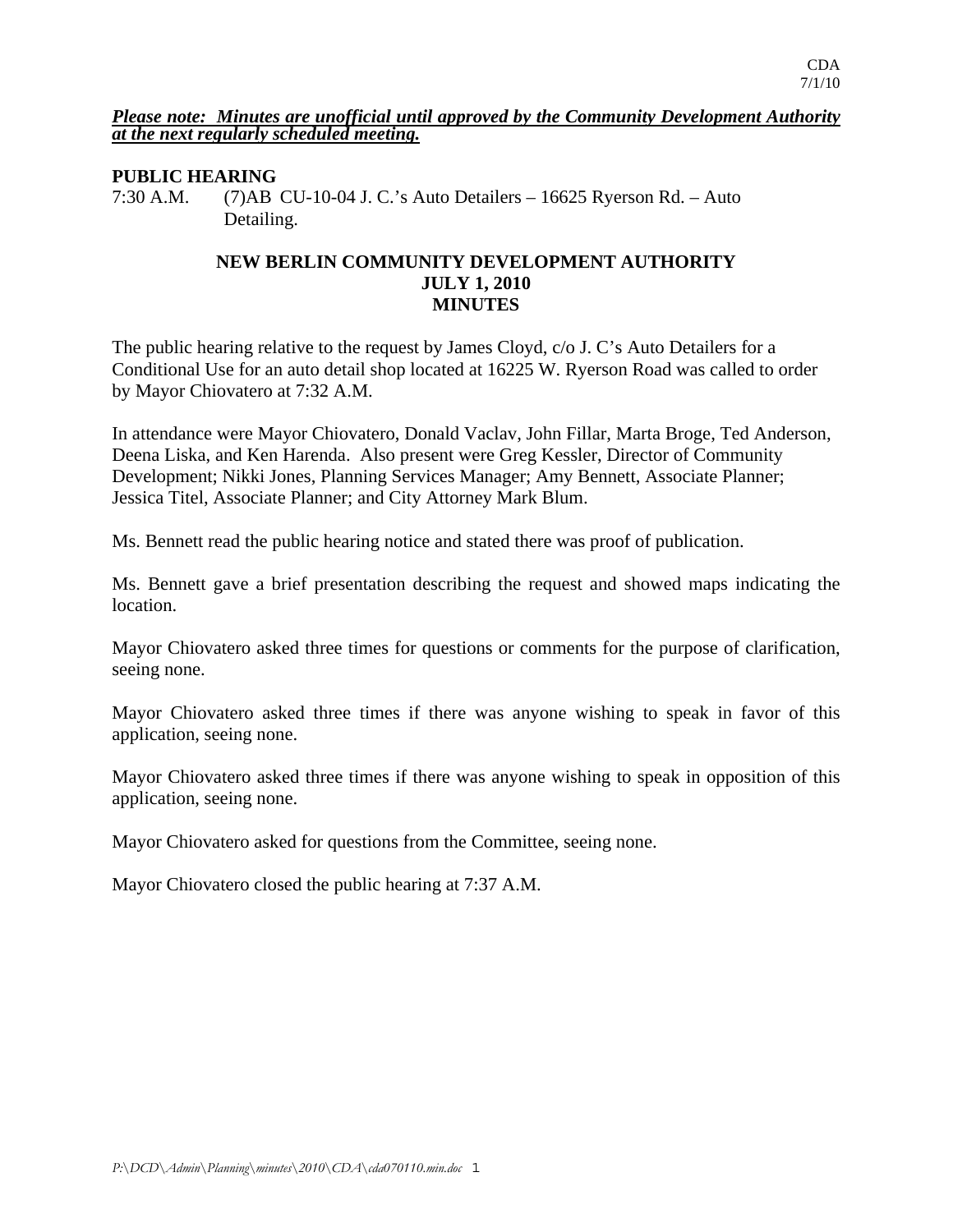# **NEW BERLIN COMMUNITY DEVELOPMENT AUTHORITY JULY 1, 2010 MINUTES**

The Community Development Authority Meeting was called to order by Mayor Chiovatero at 7:37 A.M.

In attendance were Mayor Chiovatero, Donald Vaclav, John Fillar, Marta Broge, Ted Anderson, Deena Liska, and Ken Harenda. Also present were Greg Kessler, Director of Community Development; Nikki Jones, Planning Services Manager; Amy Bennett, Associate Planner; Jessica Titel, Associate Planner; and City Attorney Mark Blum.

Motion by Mr. Anderson to approve the June 3, 2010 Community Development Authority minutes. Seconded by Mr. Fillar. Motion carried unanimously.

# **COMMUNITY DEVELOPMENT AUTHORITY EXECUTIVE DIRECTOR'S REPORT** – None.

### **NEW BUSINESS**

1. (7)AB CU-10-04 J. C.'s Auto Detailers – 16625 Ryerson Rd. – Auto Detailing.

 Motion by Mr. Vaclav to approve the Conditional Use Permit for J.C.'s Auto Detailers located at 16225 W. Ryerson Road subject to the application, plans on file and the following conditions:

- 1) Plan of Operation shall be consistent with submitted plans on file.
	- a) Hours of Operation: 8:00 AM 6PM, Monday through Friday.
	- b) Number of Employees: 2-3
- 2) Employee and customer parking shall be contained on site.
- 3) Dumpsters shall be properly screened from the street and public view in accordance with Article VIII Section 275-56 of the New Berlin Municipal Ordinance.
- 4) Signage shall require a separate application and issuance of a Sign Permit prior to fabrication and installation.
- 5) All temporary signs shall also require an application to be filed prior to installation.
- 6) A site visit will be performed after issuance of the Zoning Permit. Per Section 275 53B(1)(11) All existing nonconformities and outstanding code violations shall be identified, resolved, and remedied by the deadline dates.
- 7) This application does not include any interior or exterior building modifications. Separate applications and permits are required for any modifications.
- 8) Any alterations will require that the building plans be signed and stamped by a licensed architect or professional engineer per the Wisconsin Enrolled Commercial Building Code. (Comm.61.31).
- 9) Apply and obtain appropriate building, electric, plumbing and fire department permits.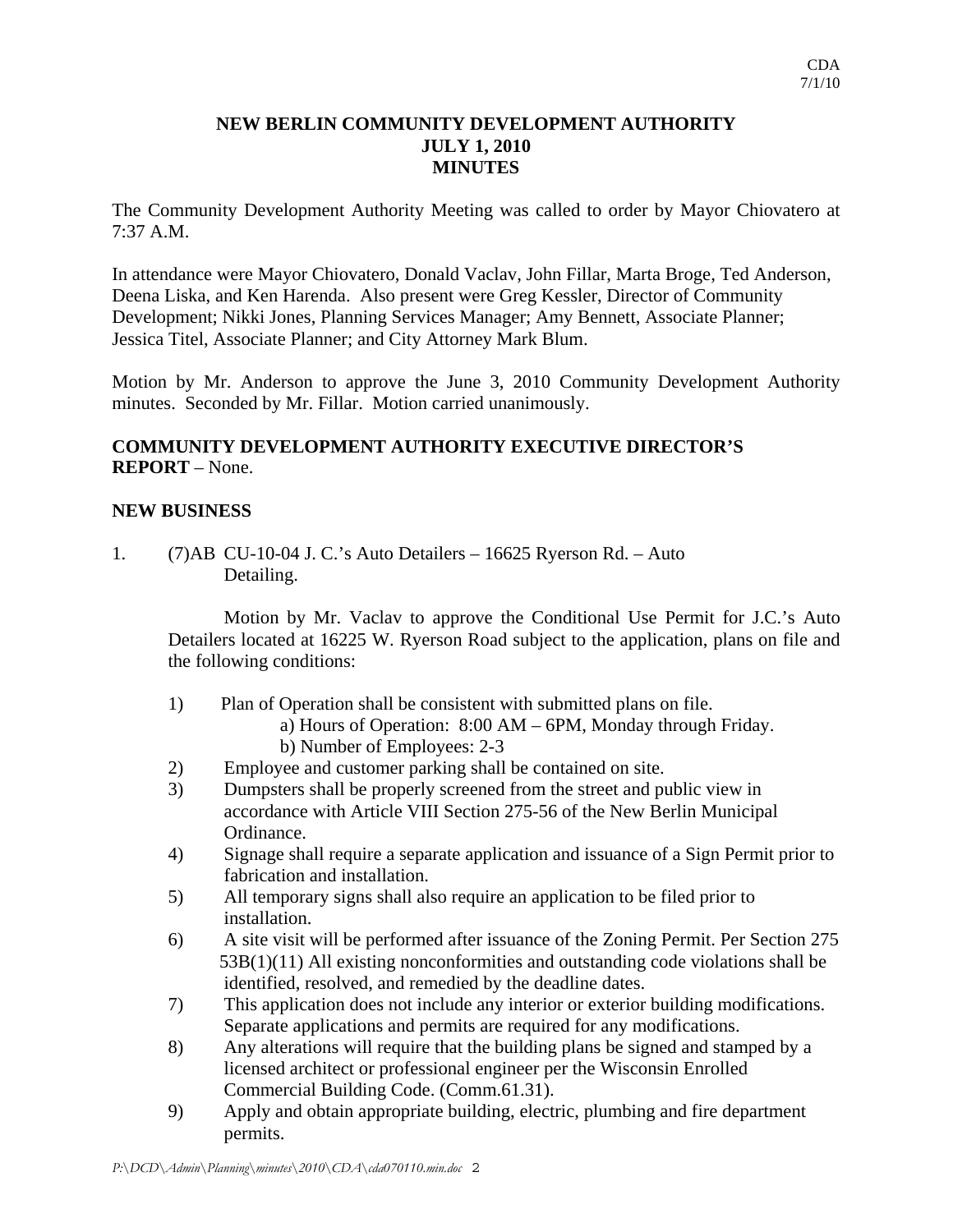- 10) The building shall be fully accessible from the parking lot to the interior elements (Comm. 63.1101 and ICC/ANSI A117.1)
- 11) A re-occupancy Inspection of the facility will be required by the City of New Berlin Inspection Division.
- 12) Building shall meet all applicable building and fire codes. Fire Extinguishers are required.
- 13) Please be sure to schedule your fire inspection with your occupancy inspection.

Seconded by Alderman Liska. Motion carried unanimously.

2. (7)JT SG-10-17 Design Build Fire Protection – 17055 W. Victor Rd. – Wall Sign.

 Motion by Alderman Liska to approve the request for new panel wall sign along with Waiver Requests #1 and #2 located at 17055 W. Victor Road subject to the application, plans on file and the following reasons:

WAIVER REQUEST #1: Applicant is requesting a waiver from Section 275-  $61.I(1)(c)[1]$  which states that monument signs are required within the New Berlin industrial parks. The applicant is not proposing a monument sign at this time.

WAIVER REQUEST  $#2$ : Applicant is requesting a waiver from Section 275-61.I(1)(a) and 275-61.I(2)(c) which states that individual channel lettering is required and that box signs/cabinet signs are prohibited.

- 1) The property does not have a monument sign and the applicant is not proposing to install a monument sign at this time due to the cost. The wall sign is the most cost-effective option at this time.
- 2) Channel lettering would not suit the needs of the applicant because they would like their logo on the sign and it cannot be reproduced as channel lettering.
- 3) Staff cannot administratively approve this sign because the proposal does not meet the requirements of the Zoning Code. Section 275-61.D(5) allows the applicant to appeal the decision made by Staff to the Plan Commission or the Community Development Authority for determination.
- 4) The Community Development Authority has the authority to grant this waiver pursuant to Section 275-52(C), which states: "The Plan Commission/Community Development Authority may waive or modify any or all of the other requirements of this article if it determines that:
	- a) The site or activity in question will have no appreciable off-site impact;
	- b) Compliance with the requirement(s) is impractical or impossible due to site conditions or other circumstances beyond the control of the applicant; or
	- c) The specific requirement is not necessary for a particular site to ensure compliance with the requirement of this chapter."

Seconded by Mr. Anderson.

 Friendly Amendment by Alderman Liska to add Condition #5 requiring that a monument sign be installed within one year of this approval.